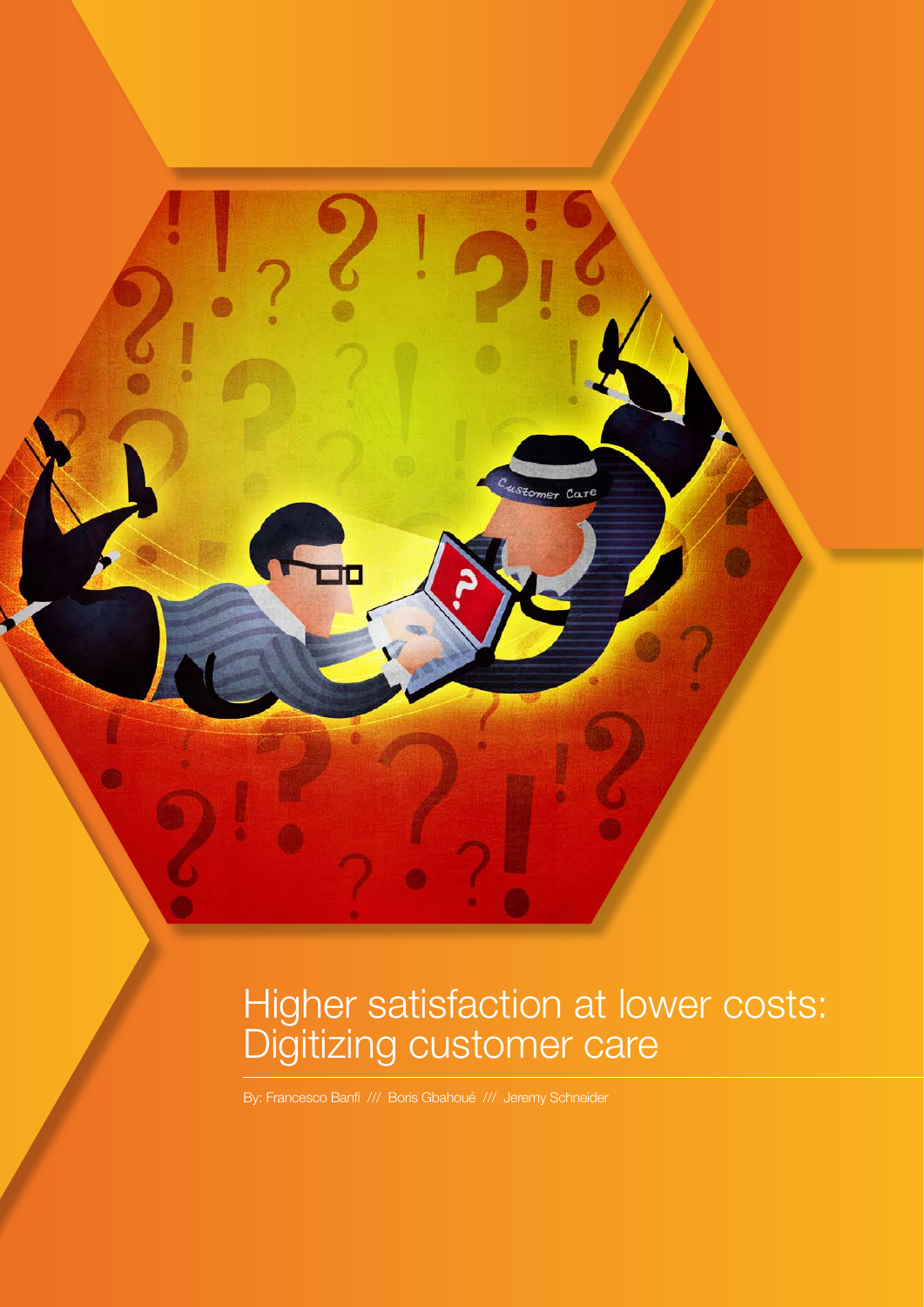# Does it make a difference whether telecoms players handle customer interactions online or via traditional channels? The answer may surprise you.

Handling customer issues online might seem like a simple incremental addition to traditional call centers and retail stores, but McKinsey research shows that, done well, it can represent a paradigm shift in customer satisfaction. Digital customer care ("eCare") responds to consumer demand for easily accessible, highly rewarding multichannel interactions. In one example of many, one leading mobile operator employed eCare initiatives to reduce their total call center volume by 20 percent in just eight months, lowering costs significantly while elevating their net promoter score (NPS).

McKinsey conducted its first eCare consumer survey in the second quarter of 2012 to more fully explore eCare dynamics. The survey addressed 2,000 respondents in France – customers of the main telecoms operators in that country. Its key focus was on understanding the differences in customer service between digital and traditional channels for telcos and on identifying roadblocks to adopting digital channels.

### Why digital channels matter

The advent of digital channels has changed the way consumers communicate and search for product and service information. Take France as an example. An NM Incite survey showed that consumers increased their use of social media by 17 percent between 2010 and 2011, while their use of short message service (SMS) texting, e-mail, mobile phones, and landlines all fell by 8 to 11 percent. Digital channels have already become the preferred source for product and service information. Nearly 65 percent of social media users go digital when seeking consumer ratings, 62 percent do so for consumer reviews, and half routinely visit company Web sites. These figures

exceed traditional call center use (47 percent), e-mail (45 percent), or live chat (30 percent).

Another intriguing element in this digital migration is the willingness of large numbers of consumers to proactively extend help to others on the brands and products they love the most. Depending on age group, from 38 to 48 percent of survey respondents agreed with the statement: "I want to help other customers with problems or questions about the brands I love and use." Harnessing this willing reservoir of digital channel expertise is a major opportunity for telcos.

Digital media have moved elements of telco customer care far beyond the company gate (Exhibit 1). Increasingly, consumers themselves are responding to customer queries and providing customer service. Two different levels of this peerto-peer (P2P) consumer interaction exist. One focuses on ad hoc interactions via forums, blogs, and social networks. The other consists of rich communities, where consumers can crowd-source their questions and where highly engaged brand promoters are recognized and rewarded.

## The benefits of best-in-class eCare

Telcos with successful eCare strategies typically realize considerable benefits – not just in the form of lower costs: they also achieve enhanced customer satisfaction, richer differentiation, and higher brand advocacy.

Lower costs. The cost reduction potential of eCare is relatively straightforward. While traditional methods such as regular mail, e-mail, or click-to-call all hover around the call center cost, the costs of digital approaches are estimated to be significantly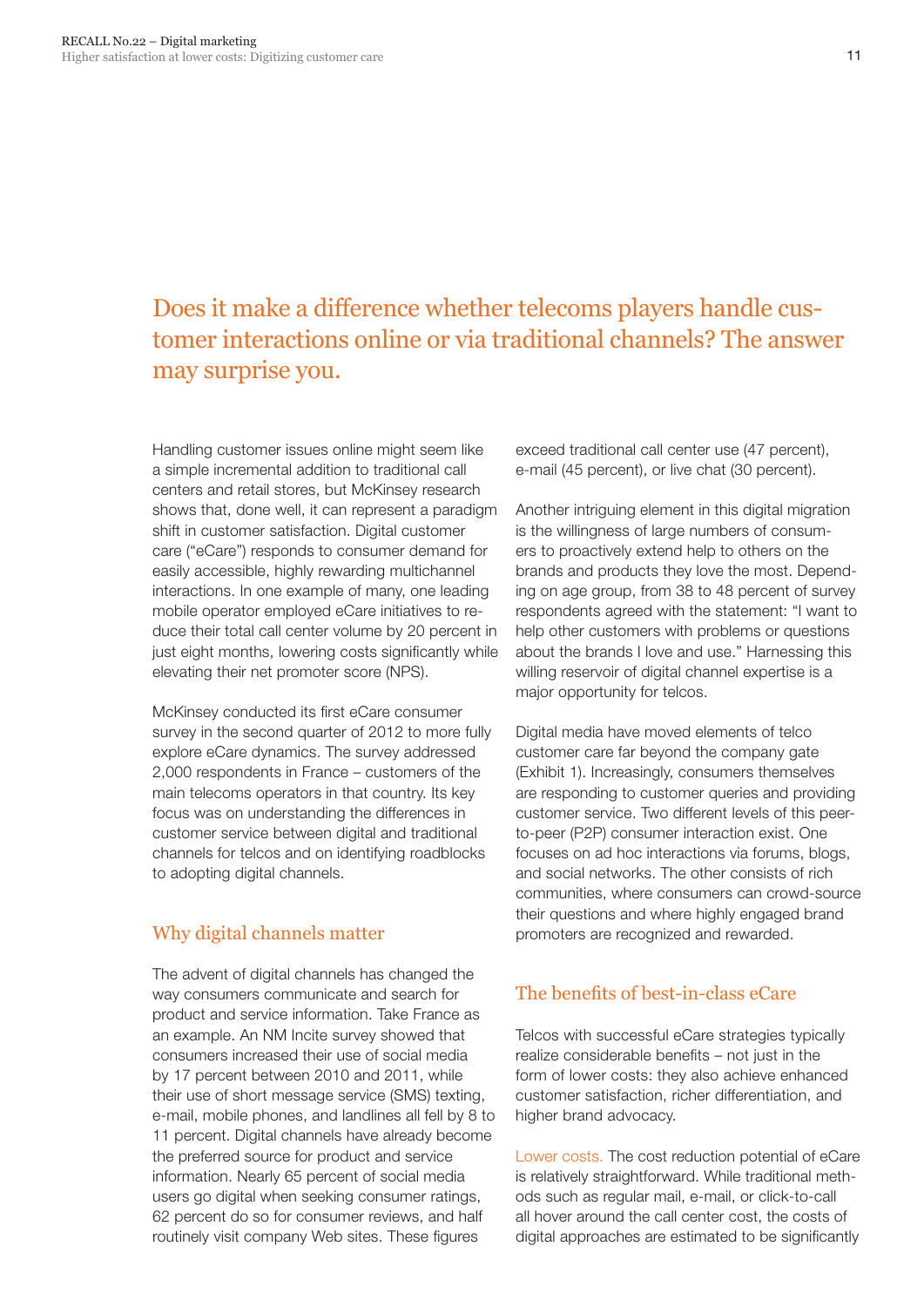

Digital media have expanded traditional customer care boundaries Digital media have expanded traditional customer care boundaries

lower. Assuming an operative is able to handle multiple chats in parallel, digital chats are only just over half of a call center's cost (the baseline), at 56 percent. Online forums and FAQs cost 12 percent of the baseline, while community solutions are even lower at just 9 percent. The latter figure emerges because case analyses show that even though many queries are answered by community users, some do require a response from telco staff.

One mobile operator, for example, captured EUR 5.75 million in savings using eCare, benefiting from 5,000 online posts published and 940 hours spent online by consumers assisting others during the period analyzed. Some telcos are experimenting with subsidiary mobile virtual network operators that are 100 percent social-mediafocused. One such online community responds to queries within 93 seconds on average, with 99.5 percent of all questions solved either straight from Internet searches or the forum.

Higher customer satisfaction. The higher customer satisfaction provided by digital service journeys may be more counterintuitive. McKinsey tracked the customer service journeys of consumers going through various touch points to resolve commercial or technical issues (see text box). Around 11 percent of respondents who started and ended their service journey through traditional channels (the "traditionalists") declared an overall satisfaction rate of 57 percent. About 74 percent of respondents who had journeys incorporating different mixes of traditional and digital channels stated a satisfaction rate only marginally higher than that of the "traditionalists" (+4 to 5 percentage points). However, the 15 percent of respondents who started and ended their service journeys through digital channels reported that their satisfaction was 19 percentage points higher than that of the "traditionalists." These results are clear evidence that a purely digital journey drives higher customer satisfaction.

Richer differentiation. For a variety of companies, from major online commerce players to personal computer makers, pizza producers, or clothing retailers, high-quality eCare is a key component in their differentiated value propositions. In the US for example, USAA enables their customers to get an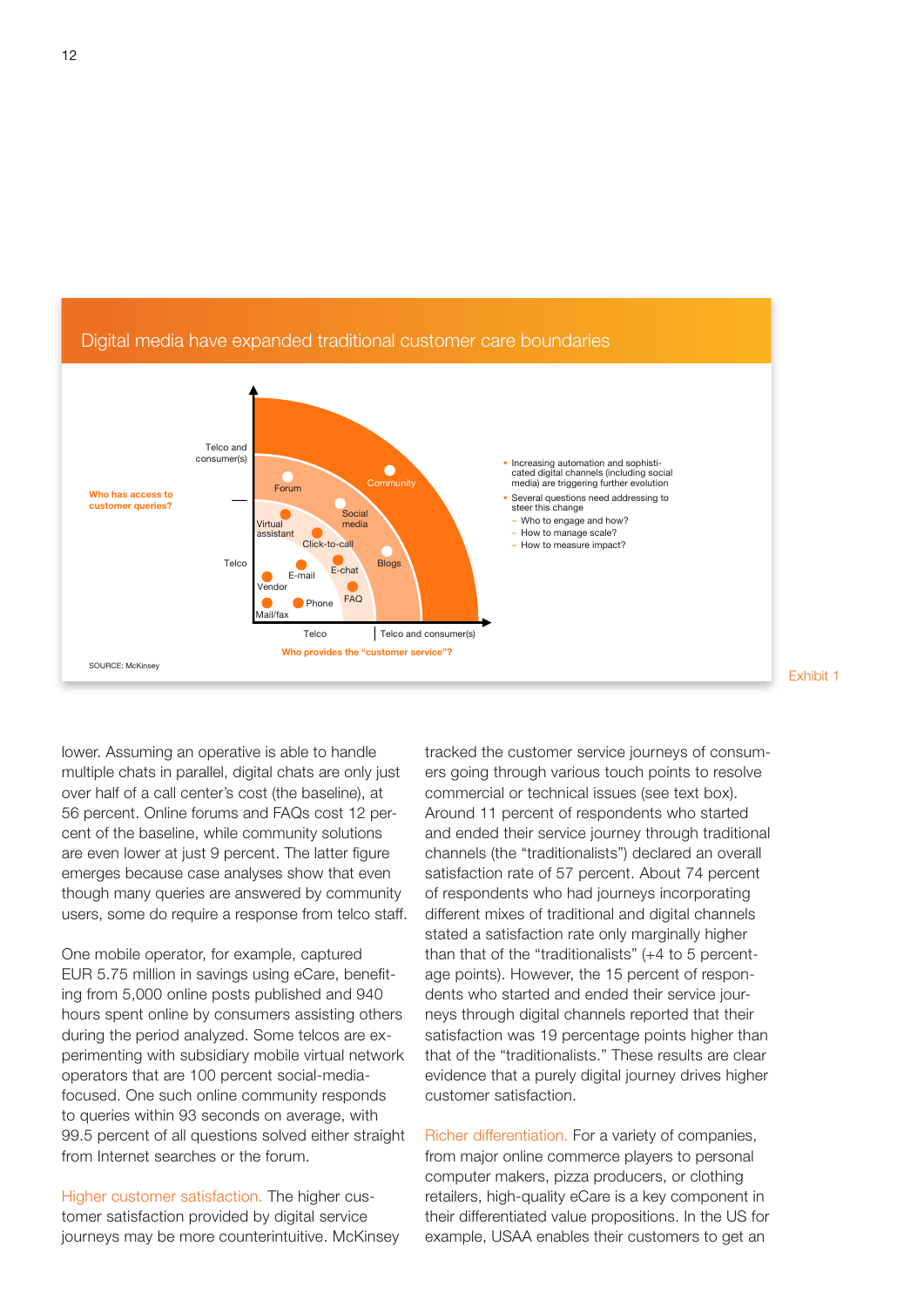## **How McKinsey's eCare survey mapped satisfaction**

McKinsey structured its eCare survey around 11 touch points grouped into two categories: traditional platforms (e.g., e-chat, forums, FAQs, personal accounts, virtual assistants, and social media).

The best differentiator for customer satisfaction was to distinguish the service journeys depending on the touch points at which they began and finished. Using this approach, we specified four different journeys, ranging from traditional-only ones – involving any number of customer service interactions on classical

The share of declared transactions they represented as well as overall customer satisfaction were calculated for each of these four customer service journeys.



### A purely digital journey drives higher customer satisfaction

auto loan, print a check for the dealer, and insure their new car all within 30 minutes, by implementing a dramatically faster and easier experience that yields a significant competitive edge. In the UK, Tesco has created virtual shops at tube stops where consumers can scan groceries from posters, pay, and then have them delivered to their home. eCare can be a powerful way to deliver a "wow moment" – a truly innovative customer experience that enhances differentiation while increasing customer spending.

Higher brand advocacy. Many companies – including some US telcos – have used customerdriven online question and answer forums to acknowledge and reward their strongest brand advocates among consumers. Verizon, for example, rewards top contributors with public acknowledgment using "top guru" lists and digital badges. Some companies, like Rogers in Canada, go even further and engage this group via early product previews or access to special events. Such steps can powerfully help a company build a base of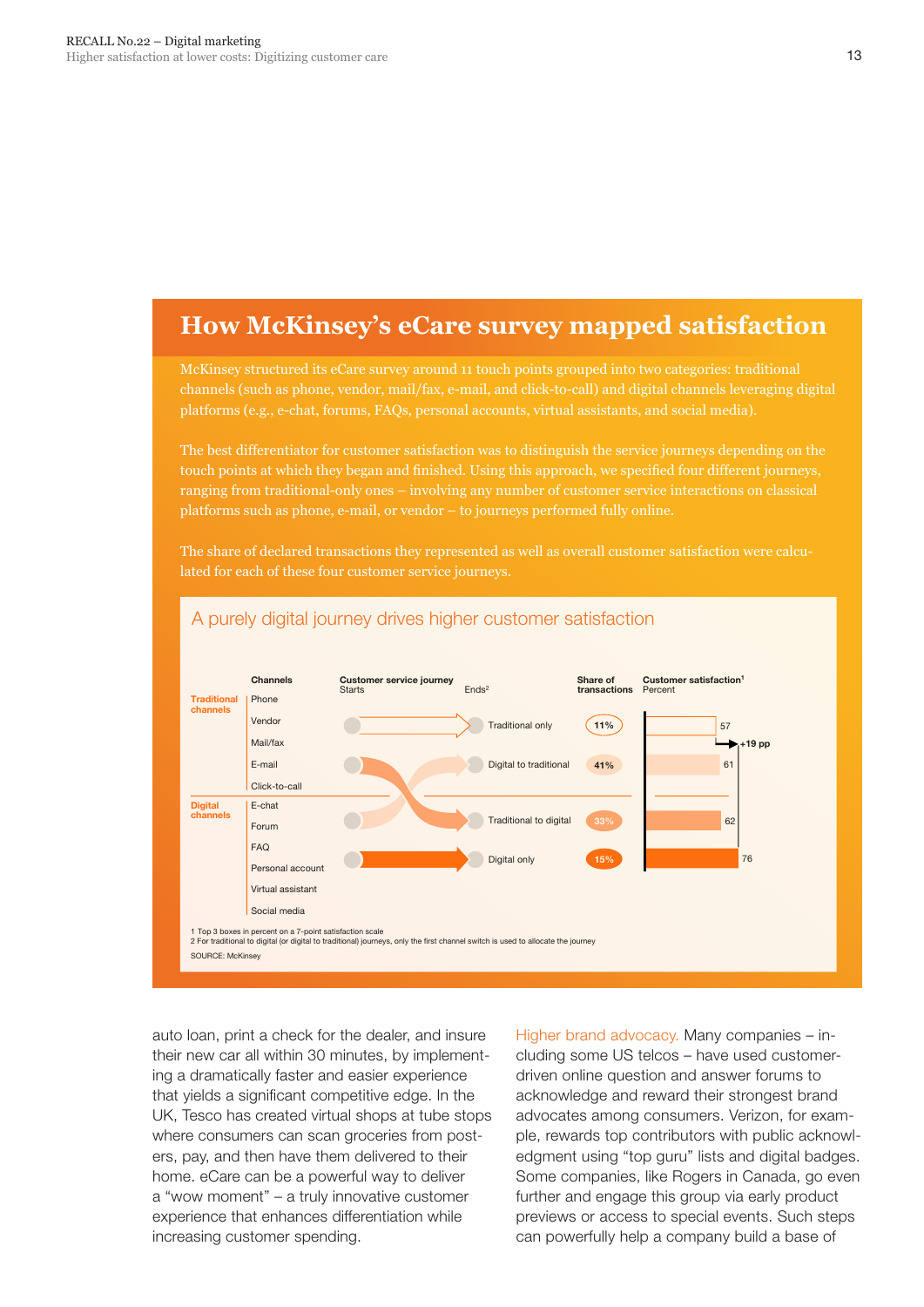

highly committed promoters who evangelize the brand and drive referrals.

Despite these benefits, a McKinsey survey showed that while 50 to 65 percent of US telco subscribers said they would prefer to have their transactions handled by eCare channels, only 10 to 15 percent of them routinely use online access to deal with their questions and transactions (Exhibit 2). This points to the need for telcos to improve the awareness and utility of their eCare options among their customer base.

#### How to launch an effective eCare arm

To enhance the adoption of eCare, the consumer service journey across different channels first needs to be mapped to gain insights into the roadblocks preventing uptake among the customer base. The journey itself can only begin if consumers are already aware of their channel options and know how to use these to find answers to their questions. It might start out digitally, with the consumer attempting to use an online self-service

channel. If the consumer cannot resolve the issue via that channel, he or she may resort to asking an online forum for help. If the forum can offer partial but not resolution, the consumer is then likely to contact a traditional call center for assistance, where an agent works with the customer to completely resolve the problem.

Telcos can analyze this process quantitatively to locate "pain points" where consumers change channels before they can move on toward resolution. Eleven channels were identified in our survey, and eleven attributes tested to derive their importance in channel choice. These included aspects such as ease of finding where to connect, call, or go; completeness/accuracy of the answer; and level of expertise demonstrated in the reply. This analysis

*The analysis highlights where and why pain points occur, and how to overcome them*

highlighted where and why pain points occur, and how to overcome them.

Rapid progress can often be made without having to invest